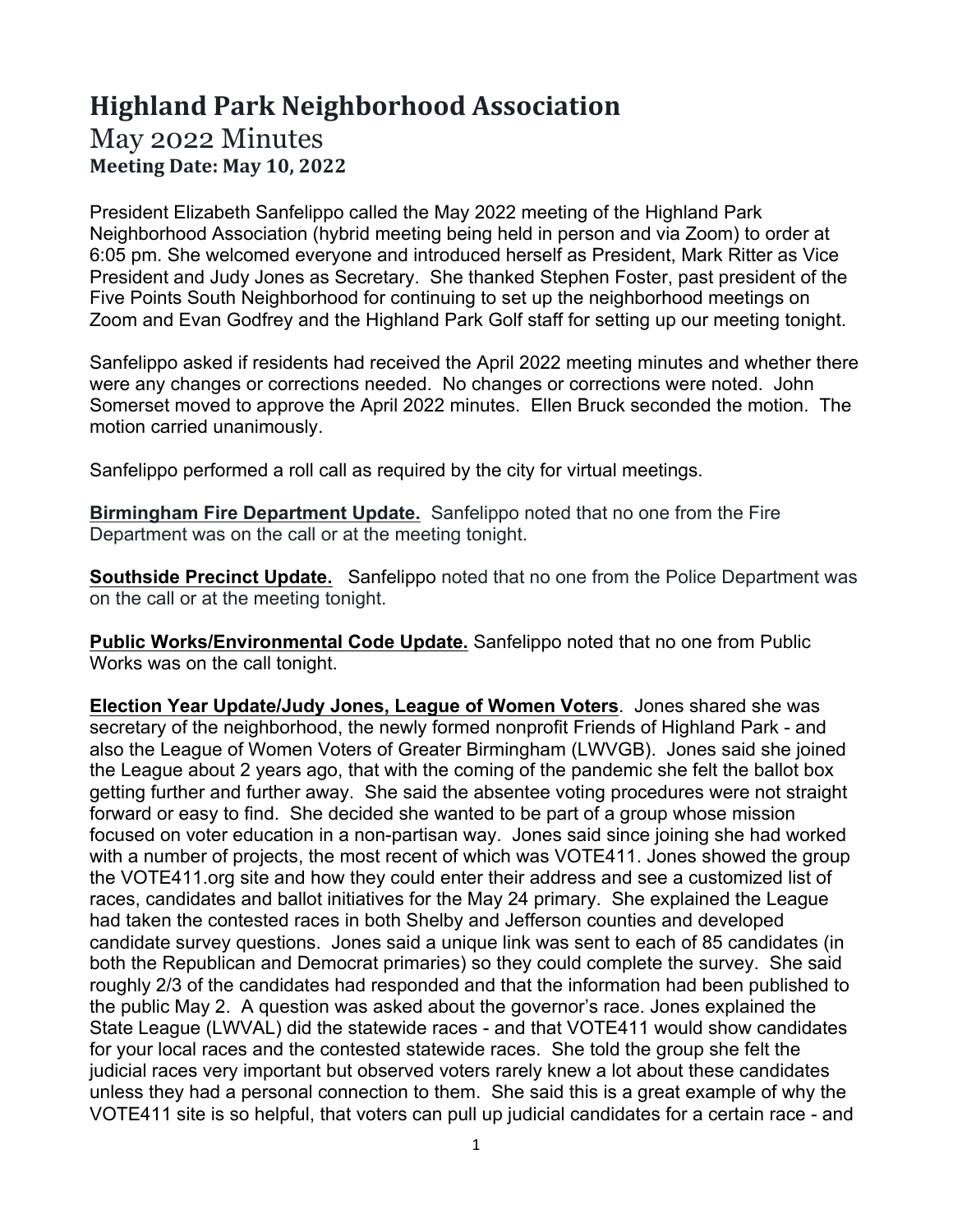actually compare their survey responses side by side. She gave some examples of the questions asked of judicial candidates, admitting some were softball questions but explaining the league tries not to asked leading or biased questions. She said it was obvious that some candidates took it seriously while others might not - but that in and of itself was good information for voters. Jones shared the League would update the site to reflect primary winners and the candidates for the November general election.

Jones then demonstrated several other sites where voters could look up their races and candidates. A resident asked for the site names. Jones replied you could google 'find my representative' and find a number of sites but emphasized some of these sites had not been updated with new district information since the changes that took place because of the census data. She demonstrated with her own address, the site shows her address incorrectly in State House District 52 and it is now in District 55. Jones said the only site she has found with the correct information is the Alabama Secretary of State's website www.SOS.Alabama.gov. Resident Ellen Bruck asked if we were in the same district, Jones replied no. Jones said most of Highland Park and Redmont were now in a new district, as was parts of Five Points South and Avondale. Jones pointed out that previously Democrat Terri Sewell had been our Congressional House Representative and now it was Republican Gary Palmer. Jones said voting locations had not changed.

Jones said in addition to the VOTE411 project the League also had a very active project involving Voter Rights Restoration, that since last summer they had registered 100+ people to vote who had previously thought they couldn't because of convictions. She shared League volunteers would go to the Bureau of Pardons and Paroles, set up a table and as people came through offered to check their voter status. Jones said very often they'd check and find out the individual actually could vote, in some cases the League would register them right then. She said there were some crimes, like 'murder', that you couldn't get your voting rights back (unless you were pardoned). But, she added, a few years ago the state legislature changed the definition of 'crimes of moral turpitude' which resulted in fewer types of convictions where voting rights could not be restored. Jones said for some convictions the individual didn't lose their rights at all, they just weren't aware they could still vote.

Jones said the League also help voter registration events saying they had a special program now to get into high schools. She said 17 year-olds could register to vote ahead of turning 18. Jones said the League recently supported a new unit on the Samford Campus. Jones said all the League work was non-partisan, that some people tend to think that efforts to register people to vote and increasing ballot access means the group must lean to the liberal side of things. She said that was absolutely not true, that the group works hard to avoid any appearance of partisan leanings.

Mark Ritter asked why a candidate might not complete a League candidate survey. Jones said if he'll take the Governor's race, for example, none of the Republican candidates responded. She said this could be because the League is perceived as left-leaning, it could be because the candidates didn't perceive the survey to be important to their voters and potential constituency. She pointed out they sometimes have trouble with incumbents replying, saying she guessed they think as incumbents they've a good chance of going back in so why share their thoughts in issues. She gave the example that the incumbent for Highland Park's new district (55) didn't respond. She encouraged residents to look at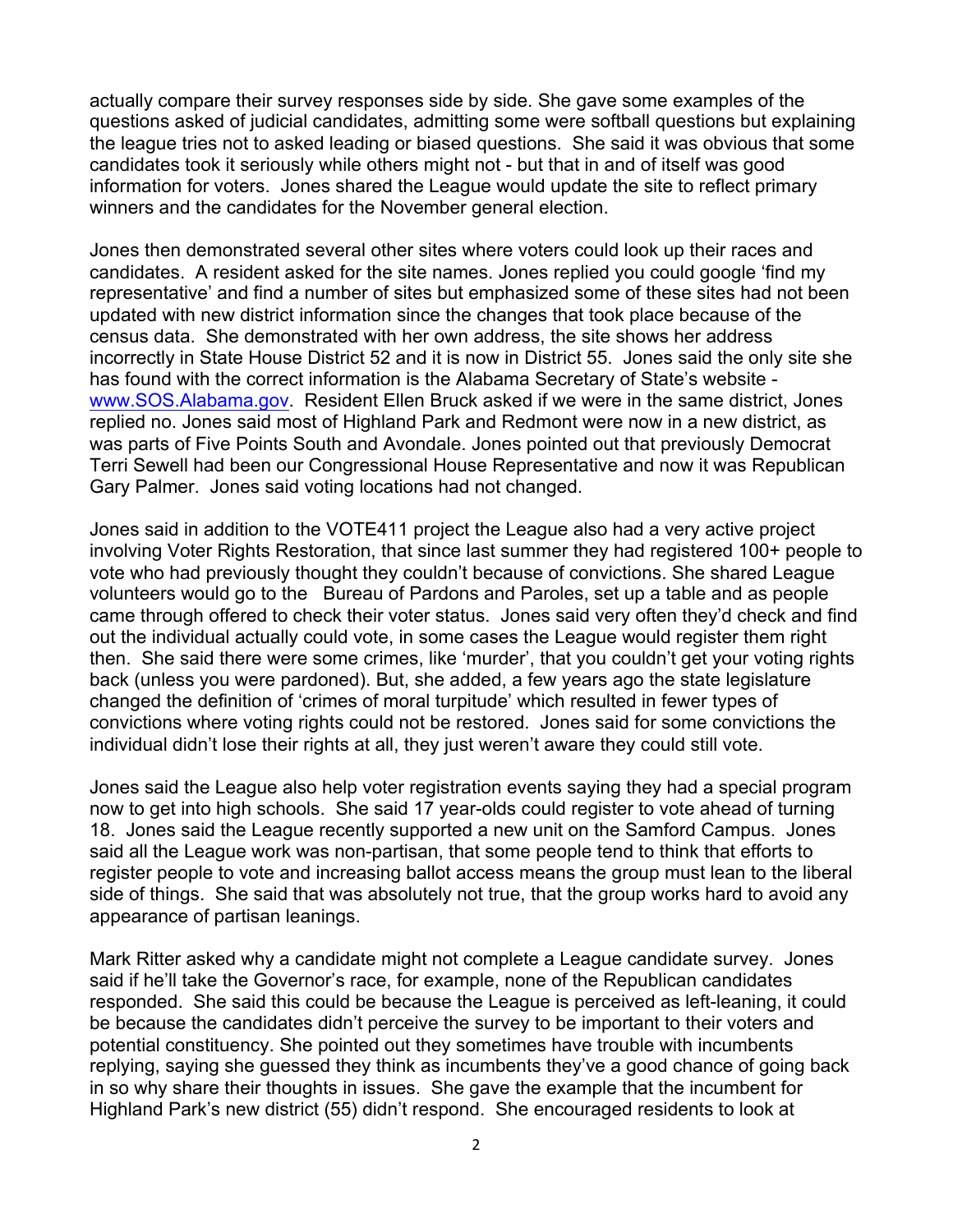VOTE411 and if they were so inclined, to contact candidates who didn't respond and encourage them to do so. A question was asked about League meetings, if they met monthly or whatever. Jones said the League is a membership organization, that they were having their annual meeting this week. She said dues were \$55 annually, they have sliding scale dues for students and have an dues assistance program for those financially challenged to join. Jones said they didn't so much have zoom meetings as much as programs. She said Highland Park's resident bird guru did a program for the state league on Birds and the Effects of Climate Change. She said they have had programs this year on environmental issues, transparency in government - and a recent great program on a new approach to gun violence being piloted in Jefferson County. She said all their programs are free to the public.

**City Council Update/Councilwoman Valerie Abbott.** Sanfelippo introduced Councilwoman Valerie Abbott. Abbott said she felt the most important thing the Council did today was to change the zoning ordinance to add overlay districts for the City of Birmingham. She said the purpose of them is encourage people to redevelop historic properties that may not measure up to the current codes. She said as a result they may give people, for example, a pass on the parking requirements or some other city requirement that may encourage people to preserve buildings over 50 years old.

Abbott said the Council also added more funds from the American Rescue Fund for rental assistance for people who couldn't pay their rent during the pandemic that might be facing eviction.

Abbott said Birmingham was 58 days out from the opening of the World Games. She encouraged residents to watch the news as there would be some street closures related to the games. Ellen Bruck asked if there was a list of streets closing. Abbott said she wasn't aware of a list but the city's web site had a map of closings, adding most were near venues where certain events would occur.

## **OLD BUSINESS.**

Sanfelippo told the group that our Community Resource Representative, Jasmine Fells, has left that position and Highland Park did not yet have a replacement representative. Sanfelippo said Alice Williams, the Deputy Director of Community Resources has been filling in for us.

Sanfelippo said we were still working with the city legal department to get the neighborhood sign, knocked down near Freddy's, repaired/replaced.

Sanfelippo reported the Beautification Committee has had some problems with the vendor, that there were delays in getting our trees. She said the neighborhood was now shooting for the fall for a tree planting.

Sanfelippo reported the neighborhood was working on getting bids for the next phase of the sidewalk repair project. A question was asked whether the sidewalk project would include storm drain covers. Sanfelippo said it would not. She recommended residents download the 'SeeClickFix' app and report them as they come across them. Sanfelippo also said this is something we could look into using our funds to address.